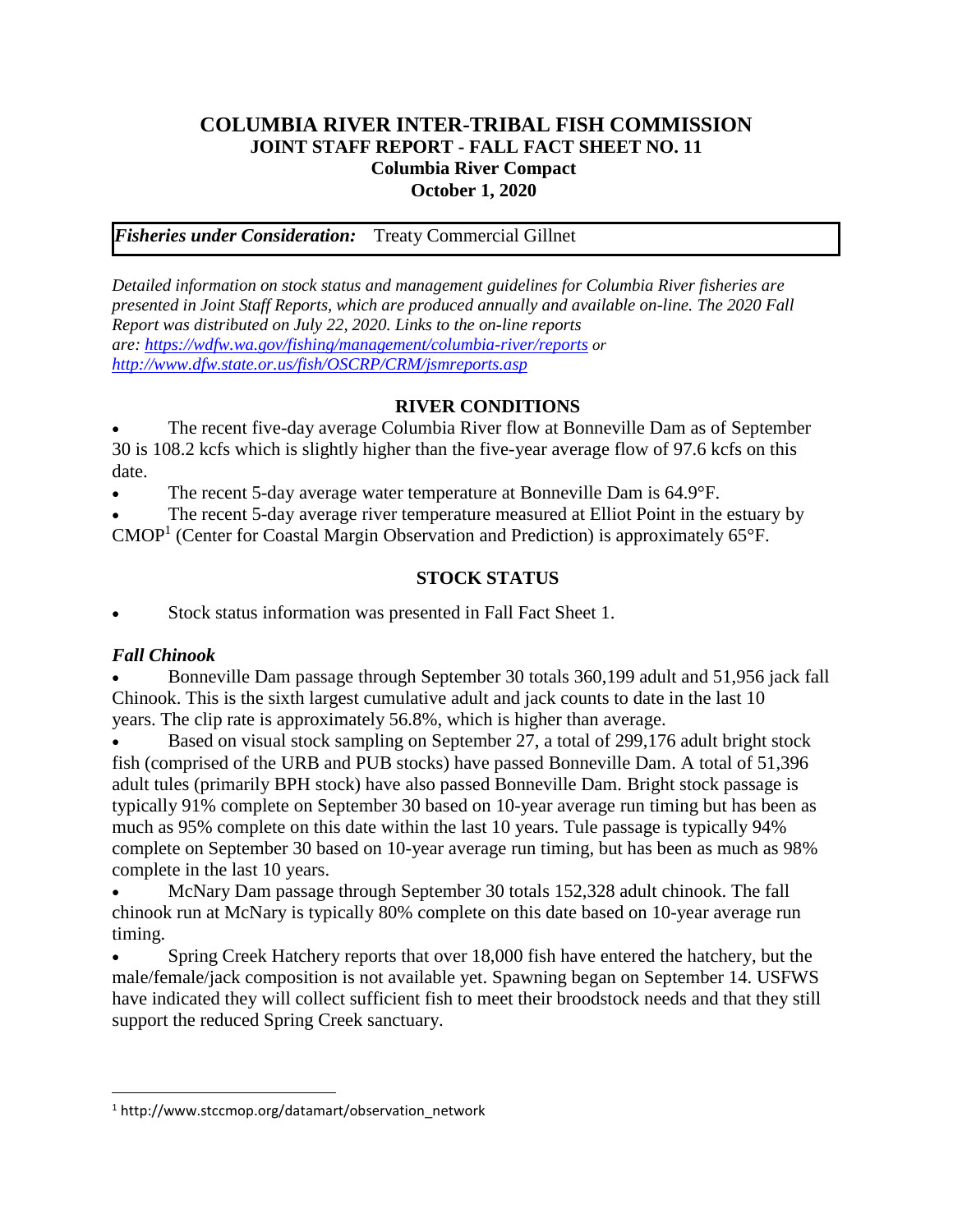### *Upriver Summer Steelhead*

• Upriver summer steelhead pass Bonneville Dam from April through October of each year. Fish passing during July through October are categorized as A-Index or B-Index based on fork length (A-Index:  $\langle 78 \text{ cm}, B\text{-Index}: 278 \text{ cm} \rangle$ ). Passage during July is primarily A-Index fish; B-Index passage normally begins around the end of August. B-Index steelhead primarily return to Snake River tributaries in Idaho, while A-Index steelhead return to tributaries throughout the Columbia and Snake river basins.

• Counts of steelhead at Bonneville Dam since July 1 total 103,840 fish, which is 49% of the recent 10-year average (79% of recent 5-year). It is the eighth lowest count to date in the last 10 years. Passage of the total run at Bonneville Dam (July–October) is typically 95% complete by September 30 (recent 10-year average). The count of unclipped steelhead since July 1 totals 40,811 fish which is the seventh lowest cumulative count to date in the last 10 years. The ad-clip rate is 60.7% which is slightly lower than average for this time period.

## *Coho*

• For this season's return through September 30, a total of 91,649 adult and 19,616 jack coho have passed Bonneville Dam this run year. The adult count to date is the third highest in the last 10 years and the jack count to date is the highest on record. The early coho run at Bonneville is finished counting on September 30. The adult clip rate is 52% which is higher than average.

#### *Run Size Updates*

• TAC met on Monday, September 28 to review salmon and steelhead passage at Bonneville Dam and harvest in fall season fisheries. TAC updated the in-season projections for adult bright and tule fall Chinook returning to the Columbia River mouth. Projections for URB, PUB, and BPH stocks are now 284,000, 86,500, and 54,900, respectively (total of 425,400 upriver fish). Given the preseason forecasts for lower river stocks, the total fall Chinook return is now expected to include 503,500 adults (20% greater than the preseason forecast). Passage of bright and tule components are tracking several days earlier than recent-year averages.

TAC reviewed the in-season projection for A-Index and B-Index steelhead passage at Bonneville Dam. Given current information, TAC did not update the projection from last week. The expectation remains at 79,100 total A-Index fish (including 34,100 unclipped) which is 92% of preseason forecast, and 33,500 B-Index fish (7,900 unclipped) which is 349% of forecast. The A-Index projections are based on the recent 10-year average run timing while the B-Index passage projections assume the timing is five days earlier than the recent 10-year average. The aggregate A-/B-Index abundance is expected to total 112,600 fish.

TAC updated the projected return of early-stock coho (defined as those passing through September 30) to 90,000 adults. The pre-season forecast for coho returning to Bonneville Dam was 42,300 fish (33,880 early stock and 9,400 late stock coho).

TAC will continue to meet weekly throughout the fall management period and will provide further updates as information becomes available.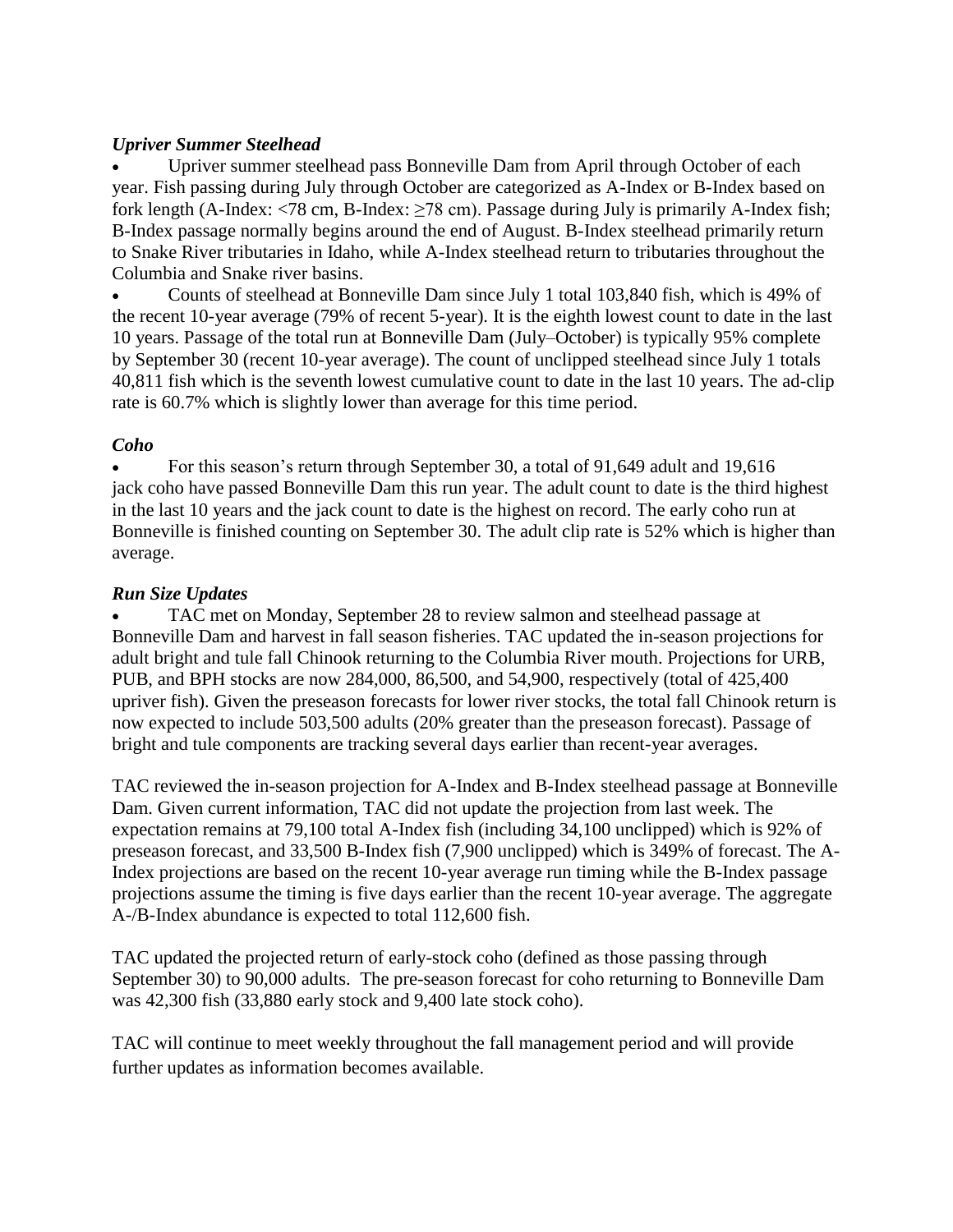If the final steelhead return matches the current TAC projections, the total A-Index return will be 42% of the recent 10-year average and the unclipped A-Index return will be 47% of the recent 10-year average. The total B-Index return would be 114% of the recent 10-year average and the unclipped B-Index return would be 99% of the recent 10-year average.

## **MANAGEMENT GUIDELINES**

## *Salmon/Steelhead*

- The 2018-2027 *U.S. v Oregon* Management Agreement (MA) provides specific fishery management guidelines for fall Chinook, summer steelhead, and coho.
- The allowable impact rate for combined treaty Indian and non-treaty fisheries is 45% of the URB run based on the preseason forecast (URB stock is the surrogate for SRW Chinook). This impact limit is allocated 30% for treaty Indian fisheries and 15% for nontreaty fisheries.
- The escapement goal at Spring Creek Hatchery is 7,000 adult fall Chinook (BPH stock).
- The management goal for adult fall Chinook passage at McNary Dam is 60,000 fish.
- Based on the updated forecast, treaty Indian impacts are limited to 15% of the total B-Index steelhead.
- The goal for upriver Coho passage at Bonneville Dam is 50% of the ocean abundance.
- Fisheries are managed based on preseason forecasts until in-season run size updates become available.

# **2020 TREATY FISHERIES**

## *Fall Season Fisheries*

• Treaty platform and hook and line fisheries have been open for both subsistence and commercial purposes since August 1.

• Table 1 below shows preliminary 2020 fall season treaty harvest through September 26 and projected catches for this week and next week. For current and future fisheries, the model assumes average effort and average catch rates for these weeks scaled to actual current catch rates.

The model uses the TAC updated forecasts for URB chinook, B-Index steelhead, and coho.

• Chinook stock composition estimates are preliminary as CWT data are not finalized.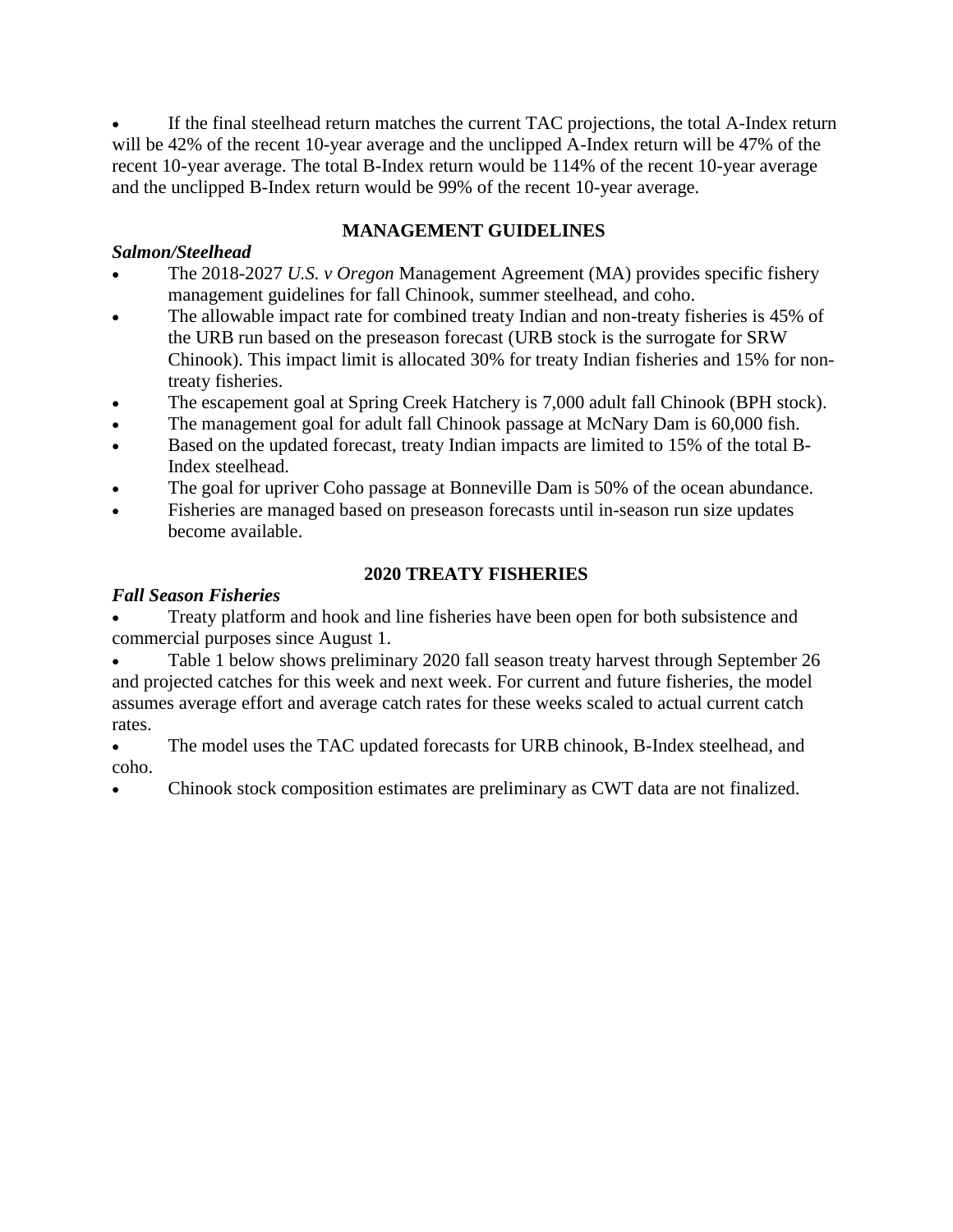| 2020 Treaty Indian Fall Season Fisheries    |                                                                                                                             |                                         |                    |                  |                           |                       |                    |                |        |
|---------------------------------------------|-----------------------------------------------------------------------------------------------------------------------------|-----------------------------------------|--------------------|------------------|---------------------------|-----------------------|--------------------|----------------|--------|
| Week                                        |                                                                                                                             | Gillnet<br>Fishery                      | Dates              | Set Net<br>Count | Total<br>Adult<br>Chinook | <b>URB</b><br>Chinook | Total<br>Steelhead | B<br>Steelhead | Coho   |
| $31 - 34$                                   | Preliminary                                                                                                                 | Platform/<br>H&L                        | August<br>$1 - 22$ | na               | 836                       | 405                   | 630                | 70             | 66     |
| 35                                          | Preliminary                                                                                                                 | 8/24                                    | 8/27               | 409              | 7,188                     | 2,195                 | 416                | 64             | 178    |
| 36                                          | Preliminary                                                                                                                 | 8/31                                    | 9/4                | 489              | 25,252                    | 13,865                | 782                | 161            | 1,426  |
| 37                                          | Preliminary                                                                                                                 | 9/7                                     | 9/11               | 504              | 24,253                    | 11,002                | 1,197              | 424            | 2,141  |
| 38                                          | Preliminary                                                                                                                 | 9/14                                    | 9/18               | 529              | 23,561                    | 15,580                | 1,967              | 876            | 3,196  |
| 39                                          | Preliminary                                                                                                                 | 9/21                                    | 9/25               | 496              | 11,881                    | 7,856                 | 1,869              | 1,098          | 4,238  |
| 40                                          | Projected                                                                                                                   | 9/28                                    | 10/1               | 420              | 6,700                     | 5,200                 | 1,840              | 1,300          | 5,100  |
|                                             |                                                                                                                             |                                         |                    | Subtotal         | 99,671                    | 55,953                | 8,701              | 3.993          | 16,345 |
| 41                                          | Projected                                                                                                                   | 10/5                                    | 10/7               | 350              | 5,540                     | 3,090                 | 970                | 640            | 1,820  |
|                                             |                                                                                                                             |                                         |                    | Subtotal         | 105,511                   | 59,043                | 9,671              | 4,633          | 18,165 |
|                                             | Late Fall Platforms                                                                                                         |                                         |                    | 300              | 250                       | 350                   | 200                | $\theta$       |        |
|                                             |                                                                                                                             |                                         |                    | Total            | 105,511                   | 59,293                | 10,021             | 4,833          | 18,165 |
|                                             |                                                                                                                             | Allowed at Projected URB and B run size | 85,200             |                  | 5,025                     |                       |                    |                |        |
|                                             | <b>Harvest Rate as of Oct 3</b><br><b>Remaining after</b><br>Oct 3<br><b>Expected Harvest Rate through end of</b><br>season |                                         |                    |                  |                           |                       |                    | 11.9%          |        |
|                                             |                                                                                                                             |                                         |                    |                  |                           |                       |                    | 1,032          |        |
|                                             |                                                                                                                             |                                         |                    |                  |                           |                       |                    | 14.4%          |        |
| <b>Remaining Available at End of Season</b> |                                                                                                                             |                                         |                    |                  |                           |                       |                    | 192            |        |
|                                             |                                                                                                                             |                                         |                    |                  |                           |                       |                    |                |        |

Note: projected catches for statistical weeks with gillnet fisheries include platform and hook and line catch for those entire weeks.

|            |  |  |  |  | The four Columbia River treaty tribes have adopted regulations consistent with the |  |  |
|------------|--|--|--|--|------------------------------------------------------------------------------------|--|--|
| following: |  |  |  |  |                                                                                    |  |  |

| 2020 Treaty Indian Commercial Gillnet Fishery |                                                                                                                                                                                                                                                                                                                                                                                                                         |  |  |  |  |
|-----------------------------------------------|-------------------------------------------------------------------------------------------------------------------------------------------------------------------------------------------------------------------------------------------------------------------------------------------------------------------------------------------------------------------------------------------------------------------------|--|--|--|--|
| Seasons:                                      | The scheduled gillnet fishery will be 6:00 AM October 5 through 6:00 PM October<br>$7(2.5 \text{ days})$                                                                                                                                                                                                                                                                                                                |  |  |  |  |
| Area:                                         | Zone 6                                                                                                                                                                                                                                                                                                                                                                                                                  |  |  |  |  |
| Gear:                                         | Set and Drift Gillnets with an 8-inch minimum mesh size.                                                                                                                                                                                                                                                                                                                                                                |  |  |  |  |
| Allowable<br>Sales:                           | Salmon (any species), steelhead, shad, yellow perch, bass, walleye, catfish, and carp<br>may be sold or retained for subsistence. Fish landed during the open periods are allowed<br>to be sold after the period concludes. Sturgeon from 38 to 54 inches fork length in the<br>Bonneville Pool and sturgeon from 43 to 54 inches fork length in The Dalles and John<br>Day Pools may be kept for subsistence purposes. |  |  |  |  |
| Sanctuaries:                                  | Standard sanctuaries applicable to gillnet gear. The Spring Creek Hatchery Sanctuary<br>will be reduced to 150 feet around the hatchery ladder.                                                                                                                                                                                                                                                                         |  |  |  |  |
| Additional:                                   | 24-hour quick reporting required for Washington buyers, pursuant to WAC 220-352-<br>315 except that landings must be reported within 24-hours of completing the fish ticket.                                                                                                                                                                                                                                            |  |  |  |  |